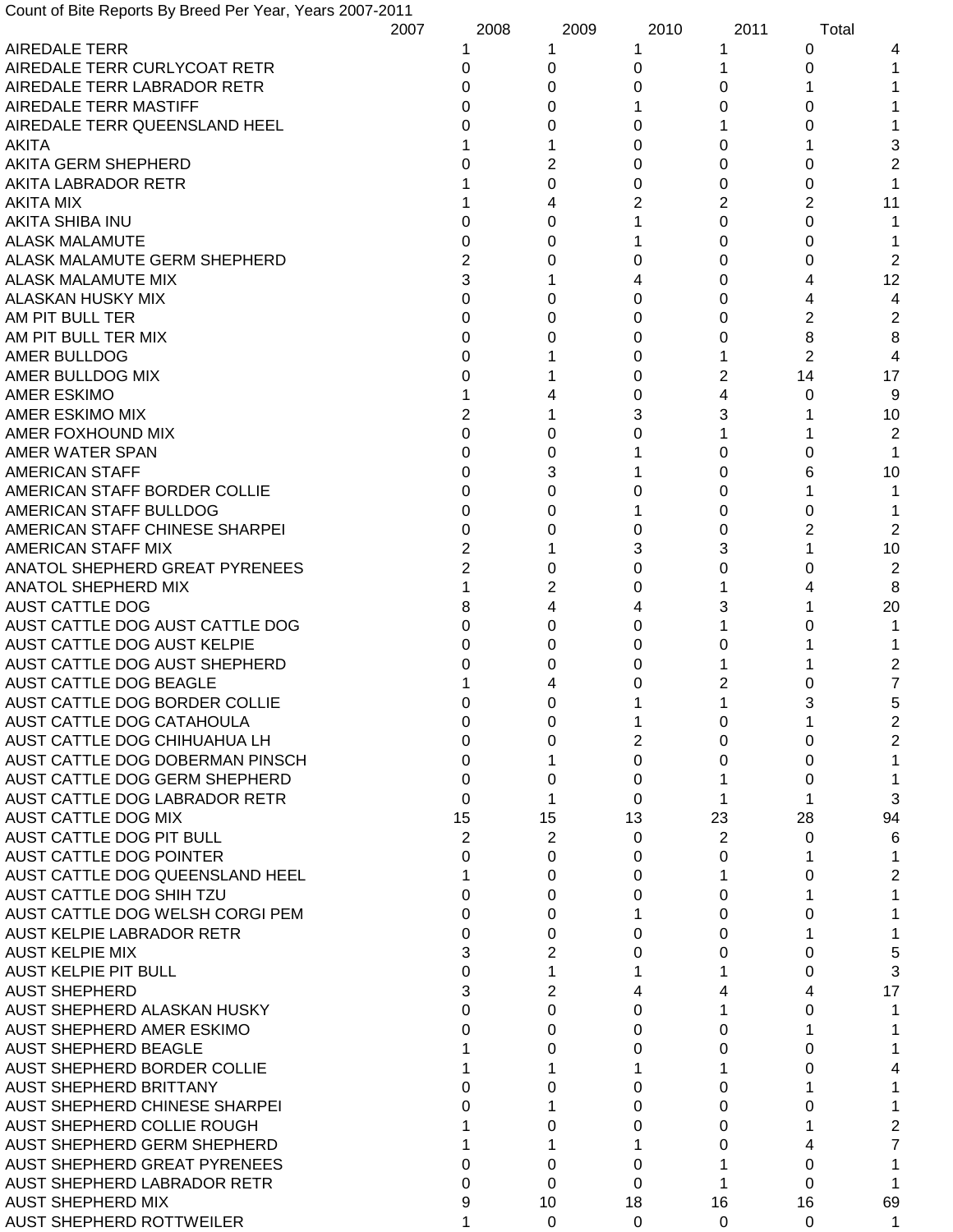| <b>AUST TERRIER MIX</b>              |                | 0        | 0        | 0  | 0  |                |
|--------------------------------------|----------------|----------|----------|----|----|----------------|
| <b>AUSTRALIAN SHEP MIX</b>           |                | 0        | 0        | 0  | 0  |                |
| <b>BASENJI</b>                       |                |          | 0        |    | 2  | 5              |
| <b>BASENJI AUST CATTLE DOG</b>       |                |          | 0        | 0  | 0  |                |
| <b>BASENJI MIX</b>                   |                |          | 0        | 2  | 2  | 6              |
| <b>BASENJI PIT BULL</b>              |                |          | 0        | 0  | 0  |                |
| <b>BASSET HOUND</b>                  |                |          | 2        | 3  | 0  |                |
| <b>BASSET HOUND AUST SHEPHERD</b>    | O              | 0        | 0        | 0  |    |                |
| <b>BASSET HOUND BOXER</b>            | 0              | 0        | 0        | 0  |    |                |
| <b>BASSET HOUND BRITTANY</b>         | 0              | 0        |          | 0  | 0  |                |
| <b>BASSET HOUND CATAHOULA</b>        | 0              |          | 0        | 0  |    |                |
| BASSET HOUND GERM SH POINT           | 0              | 0        | ი        |    | 0  |                |
| <b>BASSET HOUND LABRADOR RETR</b>    | 0              |          |          |    | 0  | 3              |
| <b>BASSET HOUND MIX</b>              |                | 3        | 2        |    |    | 14             |
| <b>BASSET HOUND STAFFORDSHIRE</b>    |                |          | 0        | 0  | 0  |                |
| <b>BEAGLE</b>                        |                | 6        |          |    |    | 16             |
| <b>BEAGLE BASSET HOUND</b>           | O              | 0        |          | 0  | 0  |                |
| <b>BEAGLE BOXER</b>                  | 0              | 0        | 0        | 0  |    |                |
| <b>BEAGLE BRITTANY</b>               | 0              | 0        |          | 0  | 0  |                |
| <b>BEAGLE CHIHUAHUA SH</b>           | 0              |          | 0        | 2  |    |                |
| <b>BEAGLE CHINESE SHARPEI</b>        | 0              | 0        | 0        |    | Ω  |                |
| <b>BEAGLE DACHSHUND</b>              | 0              |          | 0        | 0  |    | 2              |
| <b>BEAGLE GERM SHEPHERD</b>          | 0              | 0        | 0        |    | 0  |                |
| <b>BEAGLE LABRADOR RETR</b>          | 0              | 0        |          | 0  | 2  | 3              |
| <b>BEAGLE MIX</b>                    | 8              | 7        | 14       | 10 | 10 | 49             |
| <b>BEAGLE POINTER</b>                | 0              | 0        | 0        |    | 0  |                |
| <b>BEAGLE PUG</b>                    | 0              | 0        | 0        |    | 0  |                |
| <b>BEARDED COLLIE MIX</b>            | 0              | 0        | 0        |    |    | 2              |
| <b>BELG MALINOIS</b>                 | 3              | 5        |          | 2  | 0  | 14             |
| <b>BELG MALINOIS BOXER</b>           | 0              | 0        |          | 0  | 0  |                |
| BELG MALINOIS LABRADOR RETR          | 0              | 0        | O        |    | 0  |                |
| <b>BELG MALINOIS MIX</b>             | 0              | 0        |          | 0  | 2  | 3              |
| <b>BELG SHEEPDOG MIX</b>             | 0              | 0        |          |    | 0  |                |
| <b>BERNESE MTN DOG</b>               |                |          |          | 0  | 0  | 2              |
| BERNESE MTN DOG MIX                  |                | O        |          | 0  | 0  |                |
| <b>BICHON FRISE</b>                  |                |          | 2        |    |    | 5              |
| <b>BICHON FRISE MIX</b>              |                | 2        | 0        | 2  | 2  | 8              |
| <b>BICHON FRISE POODLE MIN</b>       |                | 0        | 0        | 0  | 0  |                |
| <b>BLACK MOUTH CUR</b>               | 0              | 0        | 0        | 0  | 2  | 2              |
| <b>BLACK MOUTH CUR GERM SHEPHERD</b> | 0              | 0        | 0        | 0  |    |                |
| <b>BLACK MOUTH CUR GREAT DANE</b>    | 0              | 0        | 0        | 0  |    |                |
| <b>BLACK MOUTH CUR MIX</b>           | 0              | 0        | 0        | 0  | 2  | 2              |
| <b>BLACK/TAN HOUND MIX</b>           | 0              |          |          | 2  | 0  | 4              |
| <b>BLOODHOUND MIX</b>                |                | 0        | 0        |    | 0  | 2              |
| <b>BLUE LACY</b>                     | 0              | $\Omega$ | 0        | 3  | 0  | 3              |
| <b>BLUE LACY MIX</b>                 | 0              | $\Omega$ | 0        | 0  | 2  | 2              |
| BLUETICK HOUND AUST CATTLE DOG       | 0              | 0        | 0        | 0  |    |                |
| <b>BLUETICK HOUND MIX</b>            | 0              | 0        | 0        |    | 0  |                |
| <b>BORDER COLLIE</b>                 | $\overline{2}$ | 8        | 2        | 5  |    | 18             |
| BORDER COLLIE AUST CATTLE DOG        | 0              | 0        | 0        | 0  |    |                |
| BORDER COLLIE AUST SHEPHERD          | 0              | 0        | 0        | 0  |    |                |
| <b>BORDER COLLIE BEAGLE</b>          | $\overline{2}$ | 0        | 0        | 0  | 0  | 2              |
| BORDER COLLIE CHOW CHOW              | $\Omega$       | 0        | 0        |    | 0  |                |
| BORDER COLLIE COLLIE SMOOTH          | 0              |          | 0        | 0  | 0  |                |
| BORDER COLLIE GERM SHEPHERD          | 0              | 2        | 0        | 0  |    | 3              |
| BORDER COLLIE GOLDEN RETR            | 0              | 0        |          | 0  | 0  |                |
| BORDER COLLIE GREAT PYRENEES         | 0              | 0        | 0        | 0  | 2  | 2              |
| BORDER COLLIE LABRADOR RETR          |                |          | $\Omega$ |    | 4  | $\overline{7}$ |
| <b>BORDER COLLIE MIX</b>             | 16             | 11       | 20       | 16 | 17 | 80             |
| <b>BORDER COLLIE PIT BULL</b>        | 0              | 0        | 1        | 0  | 0  |                |
| BORDER COLLIE QUEENSLAND HEEL        | 0              | 0        | 0        |    | 0  |                |
| <b>BORDER COLLIE VIZSLA</b>          | 0              | 0        | 0        |    | 0  |                |
| BORDER COLLIE WELSH CORGI CAR        | 0              | 0        |          | 0  | 0  |                |
| <b>BORDER TERRIER</b>                |                | 0        | 0        | 0  | 0  |                |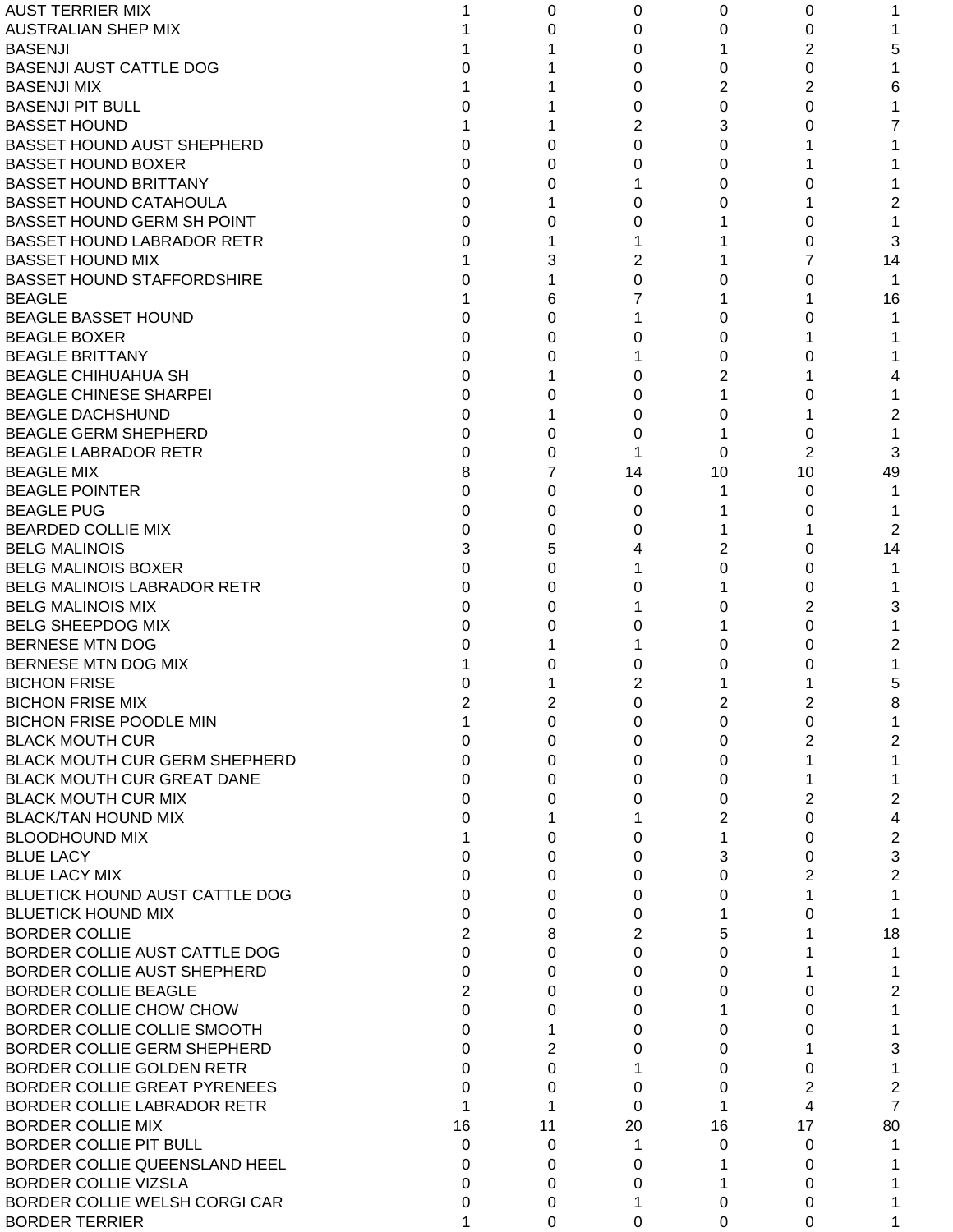| <b>BORDER TERRIER CAIRN TERRIER</b> | 0              | 0              | 0        |                | 0        |                |
|-------------------------------------|----------------|----------------|----------|----------------|----------|----------------|
| BORDER TERRIER CHIHUAHUA SH         | 0              | 0              | 0        |                | 0        |                |
| <b>BORDER TERRIER CHOW CHOW</b>     | 0              |                | 0        | 0              | 0        |                |
| BORDER TERRIER LHASA APSO           | 0              | 0              | 0        | 0              |          |                |
| <b>BORDER TERRIER MIX</b>           | $\overline{2}$ | 2              | 3        | 3              | 3        | 13             |
| BORDER TERRIER QUEENSLAND HEEL      |                | 0              | 0        | 0              | 0        |                |
| <b>BOSTON TERRIER</b>               | 2              | 4              | 2        | 2              | 2        | 12             |
| <b>BOSTON TERRIER ENG BULLDOG</b>   | $\Omega$       | 0              | 0        | $\overline{2}$ | 0        | 2              |
| <b>BOSTON TERRIER MIX</b>           | 0              | 4              | 4        | 5              | 5        | 18             |
| BOSTON TERRIER SCHNAUZER MIN        | 0              | 0              | 0        | 0              | 2        | $\overline{2}$ |
| <b>BOUV FLANDRES</b>                | $\overline{2}$ | 0              | 0        | 0              | 0        | 2              |
| <b>BOXER</b>                        | 12             | 8              | 6        | 11             | 8        | 45             |
|                                     | 1              |                | 0        |                |          |                |
| <b>BOXER AMERICAN STAFF</b>         |                | 0              |          | 0              | 0        |                |
| <b>BOXER BEAGLE</b>                 | 0              | 0              | 0        | 0              |          |                |
| <b>BOXER BORDER COLLIE</b>          | 0              | 0              | 0        | 0              |          |                |
| <b>BOXER DALMATIAN</b>              | 0              |                | 0        | 0              | 0        |                |
| <b>BOXER GERM SHEPHERD</b>          | 0              |                | 0        |                | 0        | 2              |
| <b>BOXER LABRADOR RETR</b>          | 0              | 0              |          |                |          | 3              |
| <b>BOXER MIX</b>                    | 8              | 9              | 13       | 13             | 23       | 66             |
| <b>BOXER PIT BULL</b>               | $\overline{2}$ |                |          |                | 7        | 12             |
| <b>BOXER ROTTWEILER</b>             |                | 0              | 0        | 0              | 0        |                |
| <b>BRIARD</b>                       | 0              | 2              | 0        | 0              | 0        | 2              |
| <b>BRITTANY</b>                     | 0              | 0              | 0        |                | 0        |                |
| <b>BRITTANY MIX</b>                 | 5              | 0              | 0        | 3              |          | 9              |
| <b>BRUSS GRIFFON MIX</b>            | 0              | 0              |          |                |          | 3              |
| <b>BULL TERRIER</b>                 | 0              | 0              | O        |                | 2        | 3              |
| <b>BULL TERRIER LABRADOR RETR</b>   | 0              | 0              |          |                | 0        |                |
| <b>BULL TERRIER MIX</b>             | $\overline{2}$ |                |          |                | 2        | 7              |
| <b>BULLDOG</b>                      |                | 3              |          |                | 0        | 6              |
| <b>BULLDOG ENG BULLDOG</b>          | 0              | 0              | O        |                | 0        |                |
| <b>BULLDOG MASTIFF</b>              | 0              | 0              |          | 2              | 0        | 2              |
| <b>BULLDOG MIX</b>                  | 3              | 3              |          | 5              |          | 16             |
|                                     |                | $\overline{2}$ |          |                |          |                |
| <b>BULLMASTIFF</b>                  | 0              |                |          | 0              |          | 4              |
| <b>BULLMASTIFF BOXER</b>            |                | 0              |          | 0              | O        |                |
| <b>BULLMASTIFF MIX</b>              | O              | 2              |          |                |          | 5              |
| <b>BULLMASTIFF PIT BULL</b>         | 0              | 0              |          |                | O        |                |
| <b>CAIRN TERRIER</b>                |                | 3              |          |                | 0        |                |
| <b>CAIRN TERRIER BEAGLE</b>         | 0              | 0              | 0        |                | 0        |                |
| CAIRN TERRIER CHIHUAHUA LH          | 0              | 0              |          | 0              | $\Omega$ |                |
| <b>CAIRN TERRIER MIX</b>            | 3              | 3              | 3        | 2              | 11       | 22             |
| <b>CANAAN DOG</b>                   | 0              | 0              | 0        |                | 0        |                |
| <b>CANE CORSO MIX</b>               | 0              | 0              | 0        | 0              |          |                |
| <b>CATAHOULA</b>                    | $\overline{2}$ | 2              | 3        | 0              | 0        | 7              |
| CATAHOULA BOXER                     | $\Omega$       | 0              | 0        | 0              | 2        | $\overline{2}$ |
| CATAHOULA CHINESE SHARPEI           | $\Omega$       | 0              |          | 0              | 0        |                |
| CATAHOULA LABRADOR RETR             | $\overline{2}$ | 0              | 2        | 2              | 0        | 6              |
| <b>CATAHOULA MIX</b>                | 8              | 2              | 5        | 5              | 10       | 30             |
| <b>CATAHOULA PIT BULL</b>           | 0              | $\Omega$       | 0        |                | 0        |                |
| <b>CHESA BAY RETR</b>               |                | 0              |          | 0              |          | 3              |
| <b>CHIHUAHUA LH</b>                 | 0              | 0              |          |                | 0        | 2              |
| CHIHUAHUA LH MIX                    |                | 6              | 5        | 5              | 4        | 21             |
| CHIHUAHUA LH POMERANIAN             | $\Omega$       | $\Omega$       | $\Omega$ | 0              |          | 1              |
| <b>CHIHUAHUA SH</b>                 | 8              | 13             | 13       | 19             | 14       | 67             |
|                                     |                |                |          |                |          |                |
| CHIHUAHUA SH BASSET HOUND           |                | 0              | 0        | 0              | 0        |                |
| CHIHUAHUA SH BEAGLE                 | 0              |                | 0        | 0              |          | 2              |
| CHIHUAHUA SH BORDER TERRIER         | 0              | 0              | 0        | 0              |          |                |
| CHIHUAHUA SH CHIHUAHUA SH           | 0              |                | 0        | 0              | 0        |                |
| CHIHUAHUA SH DACHSHUND              | 0              |                | 2        | 6              | 3        | 12             |
| CHIHUAHUA SH ITAL GREYHOUND         |                | 0              |          | 0              | 0        | 2              |
| CHIHUAHUA SH LABRADOR RETR          | 0              | 0              | 0        |                | 0        |                |
| CHIHUAHUA SH MIN PINSCHER           | $\Omega$       | 0              | $\Omega$ | 3              | $\Omega$ | 3              |
| CHIHUAHUA SH MIX                    | 50             | 63             | 64       | 66             | 103      | 346            |
| CHIHUAHUA SH PAPILLON               | 0              | 0              | 0        | 0              | 1        |                |
| CHIHUAHUA SH PARSON RUSS TER        | 0              | 0              | 1        | 0              | 0        |                |
|                                     |                |                |          |                |          |                |

 $\lambda$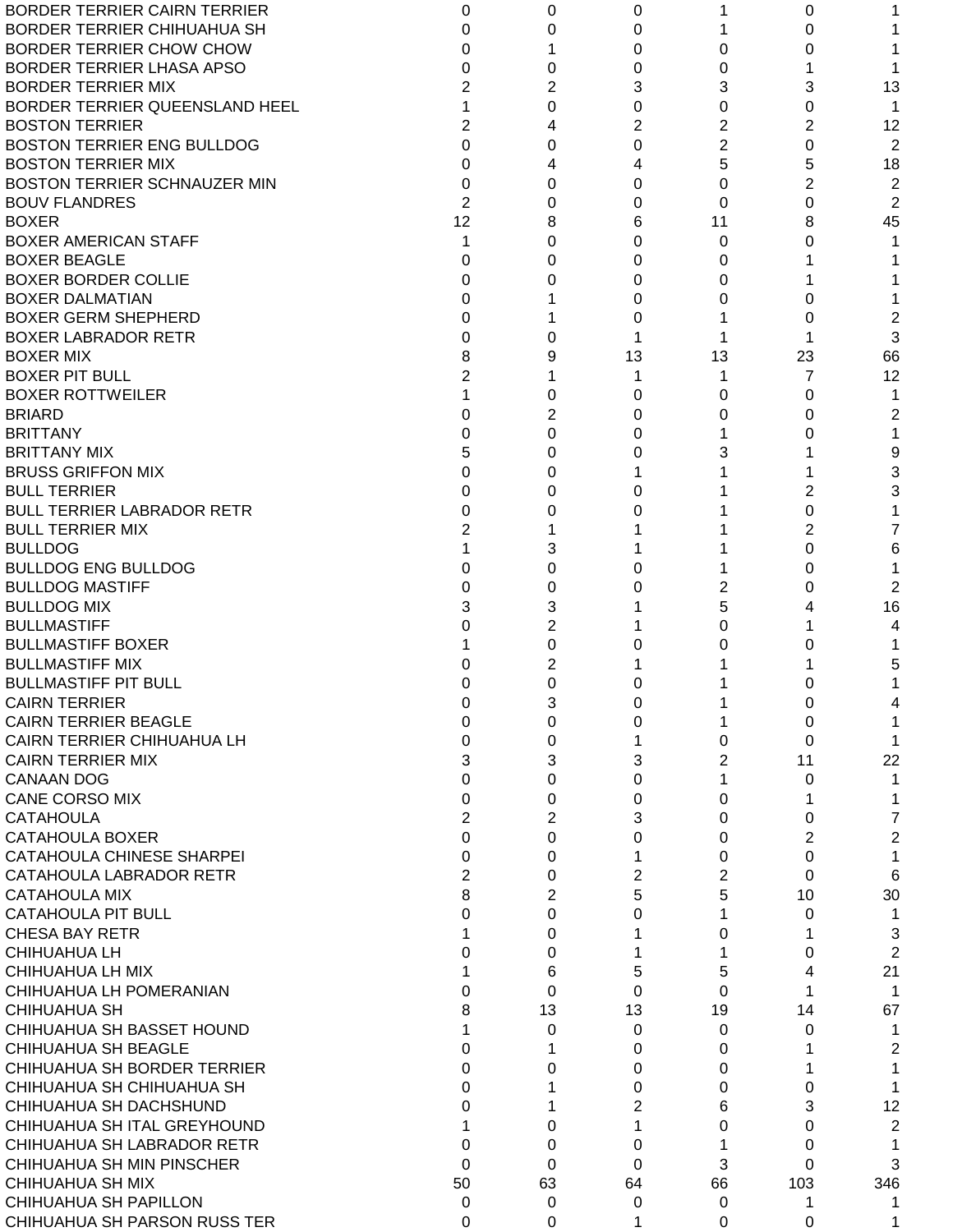| CHIHUAHUA SH PIT BULL             | 0              | 0        | 0              |    | 0              |     |
|-----------------------------------|----------------|----------|----------------|----|----------------|-----|
| CHIHUAHUA SH POMERANIAN           |                | 0        | 0              | 0  | 0              |     |
| CHIHUAHUA SH POODLE TOY           | 0              | 0        | 0              | 0  |                |     |
| <b>CHIHUAHUA SH RAT TERRIER</b>   | 2              |          | 0              | 0  | 2              | 5   |
| CHIHUAHUA SH SCHNAUZER MIN        | $\Omega$       |          | O              | 0  | 0              |     |
| CHIHUAHUA SH TOY FOX TERRIER      | $\Omega$       | 0        |                | 0  | 0              |     |
| CHIHUAHUA SH WELSH CORGI CAR      | $\Omega$       | $\Omega$ |                | 0  | 0              |     |
| CHIHUAHUA SH YORKSHIRE TERR       | $\Omega$       | 2        |                | 0  | 0              | 3   |
| <b>CHINESE CRESTED MIX</b>        |                | 0        |                | 0  | 0              |     |
| <b>CHINESE SHARPEI</b>            |                | 0        |                | 0  | 3              | 5   |
| <b>CHINESE SHARPEI BEAGLE</b>     |                | 0        | O              | 0  | 0              |     |
| <b>CHINESE SHARPEI BOXER</b>      | $\Omega$       | 0        |                | 0  | 0              |     |
| CHINESE SHARPEI BULLDOG           | $\Omega$       | 0        | 0              |    | O              |     |
| CHINESE SHARPEI CHINESE SHARPEI   | 0              | 0        | 0              | 0  |                |     |
| CHINESE SHARPEI CHOW CHOW         | 0              | 2        | 2              | 0  | 0              |     |
| CHINESE SHARPEI GERM SHEPHERD     | 0              | 0        | 0              | 0  |                |     |
| <b>CHINESE SHARPEI MIX</b>        | 5              |          | 0              | 2  | 2              | 10  |
| CHINESE SHARPEI PIT BULL          | 0              | 0        |                | 0  | 0              |     |
| <b>CHINESE SHARPEI ROTTWEILER</b> |                | 0        |                | 0  | 0              |     |
| CHOW CHOW                         | 0              | 2        |                | 4  |                | 11  |
| <b>CHOW CHOW AKITA</b>            | 0              | 0        |                | 2  | O              | 2   |
| CHOW CHOW AUST CATTLE DOG         | $\overline{2}$ |          |                | 0  |                | 5   |
| CHOW CHOW AUST SHEPHERD           | $\Omega$       | 0        |                | 0  |                |     |
| <b>CHOW CHOW BEAGLE</b>           | 0              | 0        |                | 0  | Ω              |     |
| CHOW CHOW BORDER COLLIE           | 0              | 0        |                | 0  | Ω              |     |
| CHOW CHOW CHOW CHOW               | 0              | 0        | 0              |    | 0              |     |
| CHOW CHOW FLAT COAT RETR          | 0              | 0        |                | 0  |                |     |
| CHOW CHOW GERM SHEPHERD           |                |          |                | 3  | 2              | 11  |
| CHOW CHOW GOLDEN RETR             | $\Omega$       | 0        | 0              | 2  | 0              | 2   |
| CHOW CHOW LABRADOR RETR           |                | 3        |                | 3  | 2              | 10  |
| CHOW CHOW MIX                     | 28             | 21       | 15             | 13 | 23             | 100 |
| CHOW CHOW PIT BULL                | 2              |          | 0              | 1  | 0              |     |
| CHOW CHOW QUEENSLAND HEEL         | 0              | 0        | 0              | 0  |                |     |
| <b>CHOW CHOW ROTTWEILER</b>       |                | 0        | 0              | 0  | 0              |     |
| CHOW CHOW SHIBA INU               |                |          | 0              | 0  | 0              |     |
| CHOW CHOW SIBERIAN HUSKY          | 0              |          | 0              | 0  | 0              |     |
| <b>COCKER SPAN</b>                | 5              | 3        | 5              | 3  | 3              | 19  |
| <b>COCKER SPAN GERM SH POINT</b>  | 0              | 0        | 0              | 0  |                |     |
| <b>COCKER SPAN MIX</b>            |                | 5        | 4              | 4  | 8              | 28  |
| <b>COCKER SPAN POODLE MIN</b>     | 0              | $\Omega$ |                | 0  | 0              |     |
| <b>COLLIE ROUGH</b>               | 0              | 0        | 2              | 0  |                | 3   |
| <b>COLLIE ROUGH AUST TERRIER</b>  | 0              | 0        | 0              |    | 0              |     |
| <b>COLLIE ROUGH CHOW CHOW</b>     |                | 0        | 0              | 0  | 0              |     |
| <b>COLLIE ROUGH GERM SHEPHERD</b> | 2              | 0        | 0              | 0  | 0              | 2   |
| <b>COLLIE ROUGH IRISH SETTER</b>  | 0              | 0        |                | 0  | 0              |     |
| <b>COLLIE ROUGH LABRADOR RETR</b> | $\Omega$       | 0        | 0              | 0  |                |     |
| <b>COLLIE ROUGH MIX</b>           | 3              |          | 2              | 0  | 2              | 8   |
| COLLIE ROUGH WELSH CORGI CAR      | 0              | 0        |                | 0  | 0              |     |
| <b>COLLIE SMOOTH</b>              | 0              | 0        | 0              |    | 0              |     |
| <b>COLLIE SMOOTH AUST KELPIE</b>  | 0              | 0        | 0              | 0  |                |     |
| COLLIE SMOOTH AUST SHEPHERD       | 0              | 0        |                | 0  | 0              |     |
| <b>COLLIE SMOOTH MIX</b>          |                | $\Omega$ | $\overline{2}$ | 2  | $\overline{2}$ | 7   |
| <b>DACHSHUND</b>                  | 6              | 11       | 10             | 9  | 17             | 53  |
| DACHSHUND AUST CATTLE DOG         | 0              | 0        | 1              | 0  | $\Omega$       |     |
| <b>DACHSHUND BEAGLE</b>           | 0              |          | 0              | 0  | 0              |     |
| DACHSHUND CAIRN TERRIER           | 0              | 0        | 0              |    | 0              |     |
| DACHSHUND CHIHUAHUA SH            |                | 2        |                | 2  | 2              | 8   |
| <b>DACHSHUND HARRIER</b>          |                | 0        | 0              |    | 0              |     |
| DACHSHUND LABRADOR RETR           |                |          | 0              | 0  | 2              | 4   |
| DACHSHUND LH                      |                | 0        | 0              |    | 2              | 4   |
| DACHSHUND LH MIX                  |                | 2        | 4              | 3  | 4              | 14  |
| DACHSHUND LH PARSON RUSS TER      | 0              | 0        | 0              |    | 0              |     |
| DACHSHUND LH SCOT TERRIER         |                | 0        | 0              | 0  | 0              |     |
| DACHSHUND LH SHIH TZU             | 0              | $\Omega$ | 0              |    | 0              |     |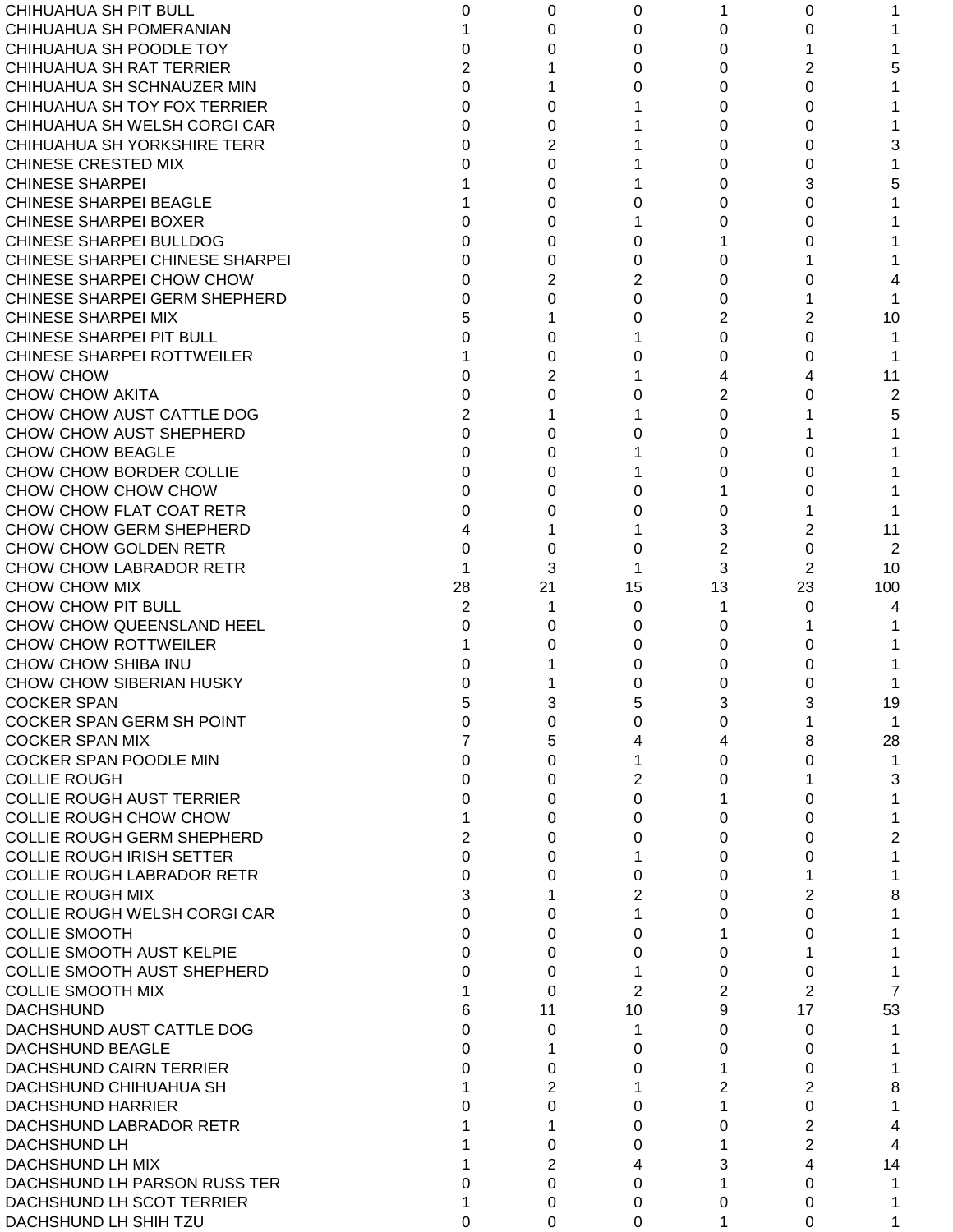| <b>DACHSHUND MIX</b>                 | 13 | 16       | 11             | 18             | 18     | 76             |
|--------------------------------------|----|----------|----------------|----------------|--------|----------------|
| DACHSHUND PARSON RUSS TER            | 0  | 0        | 0              | 0              | 1      |                |
| DACHSHUND PIT BULL                   | 0  | 0        | 0              | 0              |        |                |
| DACHSHUND ROTTWEILER                 | 0  | 0        | 0              |                | 0      |                |
| <b>DACHSHUND STAN</b>                | 0  | 0        |                | 0              | Ω      |                |
| DACHSHUND STAN BEAGLE                | 0  | 0        |                | 0              | O      |                |
| DACHSHUND STAN MIX                   | 0  | 0        | 4              | 3              | Ω      |                |
| DACHSHUND WELSH CORGI CAR            | 0  | 0        | 0              |                | Ω      |                |
| DACHSHUND WH CHIHUAHUA SH            | 0  |          | 0              | 0              | Ω      |                |
| DACHSHUND WH MIX                     |    | 0        | 0              | 0              | 2      |                |
| <b>DALMATIAN</b>                     |    | 2        | 2              |                |        | 8              |
| <b>DALMATIAN BOXER</b>               |    | 0        | 0              | 0              | 0      |                |
| DALMATIAN LABRADOR RETR              | 0  | 0        |                | 0              | 0      |                |
| <b>DALMATIAN MASTIFF</b>             | 0  | 0        | 0              |                | 0      |                |
| <b>DALMATIAN MIX</b>                 | 0  | 2        |                | 2              |        | 9              |
| DALMATIAN PARSON RUSS TER            | 2  | 0        | 0              | 0              | 0      | 2              |
| <b>DOBERMAN PINSCH</b>               | 3  | 6        | 9              | $\overline{2}$ | 6      | 26             |
| DOBERMAN PINSCH AUST SHEPHERD        | 0  |          | 0              | 0              | 0      |                |
| DOBERMAN PINSCH GERM SHEPHERD        | 0  | 0        |                | 0              | 0      |                |
| DOBERMAN PINSCH MIX                  |    | 0        |                | 7              |        | 15             |
| DOBERMAN PINSCH ROTTWEILER           |    | 0        |                | 0              | Ω      | $\overline{2}$ |
| <b>DOGO ARGENTINO</b>                |    | 0        | 0              | 0              |        |                |
| DOGO ARGENTINO MIX                   | O  | 0        | 0              | 2              |        | 6              |
| DOGUE DE BORDX                       | 0  | 0        | 0              | 0              |        |                |
| DUTCH SHEPHERD MIX                   | 0  | 0        | 0              |                | Ω      |                |
| <b>ENG BULLDOG</b>                   |    |          | 3              | 2              |        | 10             |
| <b>ENG BULLDOG MIX</b>               |    | 2        | 0              |                |        | 5              |
| <b>ENG COCKER SPAN</b>               | 0  |          | 0              |                | 0      | 2              |
| ENG COONHOUND MIX                    | 0  | $\Omega$ | 0              | 0              | 2      | $\overline{2}$ |
| <b>ENG FOXHOUND MIX</b>              |    | 0        | 0              | 0              | 0      | 2              |
| <b>ENG POINTER</b>                   |    |          | 0              | 0              |        | 1              |
| <b>ENG POINTER MIX</b>               |    |          |                | 0              | 0<br>0 |                |
| <b>ENG SETTER</b>                    |    | 0        |                |                |        | 3              |
|                                      |    |          | 0              | 0              |        |                |
| <b>ENG SETTER MIX</b>                |    | 0        | 0              | 0              |        |                |
| <b>ENG SPRNGR SPAN</b>               |    |          | 0              | 0              | 3      | 5              |
| <b>ENG SPRNGR SPAN MIX</b>           | 3  | 4        | 3              | 0              | 2      | 12             |
| FIELD SPANIEL MIX                    |    |          |                | O              | 0      |                |
| <b>FINNISH SPITZ</b>                 |    |          |                | 0              | 0      | $\overline{2}$ |
| FINNISH SPITZ MIX                    |    |          | 0              | 2              | 0      | 3              |
| <b>FLAT COAT RETR</b>                |    | 0        | 0              | $\Omega$       | 0      | 1              |
| FLAT COAT RETR MIX                   |    | 2        | 0              | $\Omega$       | 3      | 6              |
| FOX TERR SMOOTH                      |    |          |                | 0              | O      | 3              |
| FOX TERR SMOOTH FOX TERR SMOOTH      | 0  | 0        | 0              |                | O      | 1              |
| FOX TERR SMOOTH MIX                  |    | 3        | 3              | 4              |        | 13             |
| FOX TERR SMOOTH PARSON RUSS TER      | 0  | 0        | 0              | 1              | 0      | 1              |
| FOX TERR WIRE CHIHUAHUA SH           | 0  | 0        | 2              | 0              | 0      | 2              |
| FOX TERR WIRE MIX                    | 0  |          | 2              |                |        | 5              |
| <b>FRENCH BULLDOG</b>                | 0  |          | 0              | 2              | 2      | 5              |
| FRENCH BULLDOG BOSTON TERRIER        | 0  | 0        | 0              | 0              |        | 1              |
| FRENCH BULLDOG MIX                   | 0  | 0        | 0              |                |        | 2              |
| <b>GERM SH POINT</b>                 | 0  | 2        |                |                | 0      | 4              |
| <b>GERM SH POINT VIZSLA</b>          | 0  | $\Omega$ | 0              | 0              | 1      | 1              |
| <b>GERM SHEPHERD</b>                 | 17 | 15       | 3              | 9              | 12     | 56             |
| <b>GERM SHEPHERD AKITA</b>           | 0  | 2        | 0              |                | 0      | 3              |
| <b>GERM SHEPHERD ALASK MALAMUTE</b>  | 0  | $\Omega$ |                | 0              | 0      |                |
| <b>GERM SHEPHERD ALASKAN HUSKY</b>   | 0  | 0        | 0              |                | 0      |                |
| <b>GERM SHEPHERD AMER BULLDOG</b>    | 0  | 0        | 0              | 0              |        |                |
| <b>GERM SHEPHERD AUST CATTLE DOG</b> | 0  | 2        | 0              |                | 0      | 3              |
| <b>GERM SHEPHERD AUST SHEPHERD</b>   | 0  | 2        | 0              | 0              | 0      | 2              |
| <b>GERM SHEPHERD BEAGLE</b>          |    | 0        | 0              | 0              | 0      | 1              |
| <b>GERM SHEPHERD BORDER COLLIE</b>   |    | 0        | 0              | 0              | Ω      |                |
| <b>GERM SHEPHERD BOXER</b>           | 0  |          | 0              | 0              | 0      |                |
| <b>GERM SHEPHERD CHINESE SHARPEI</b> | 0  | 0        |                | 0              | O      |                |
| <b>GERM SHEPHERD CHOW CHOW</b>       | 0  |          | $\overline{2}$ | 1              | 5      | 9              |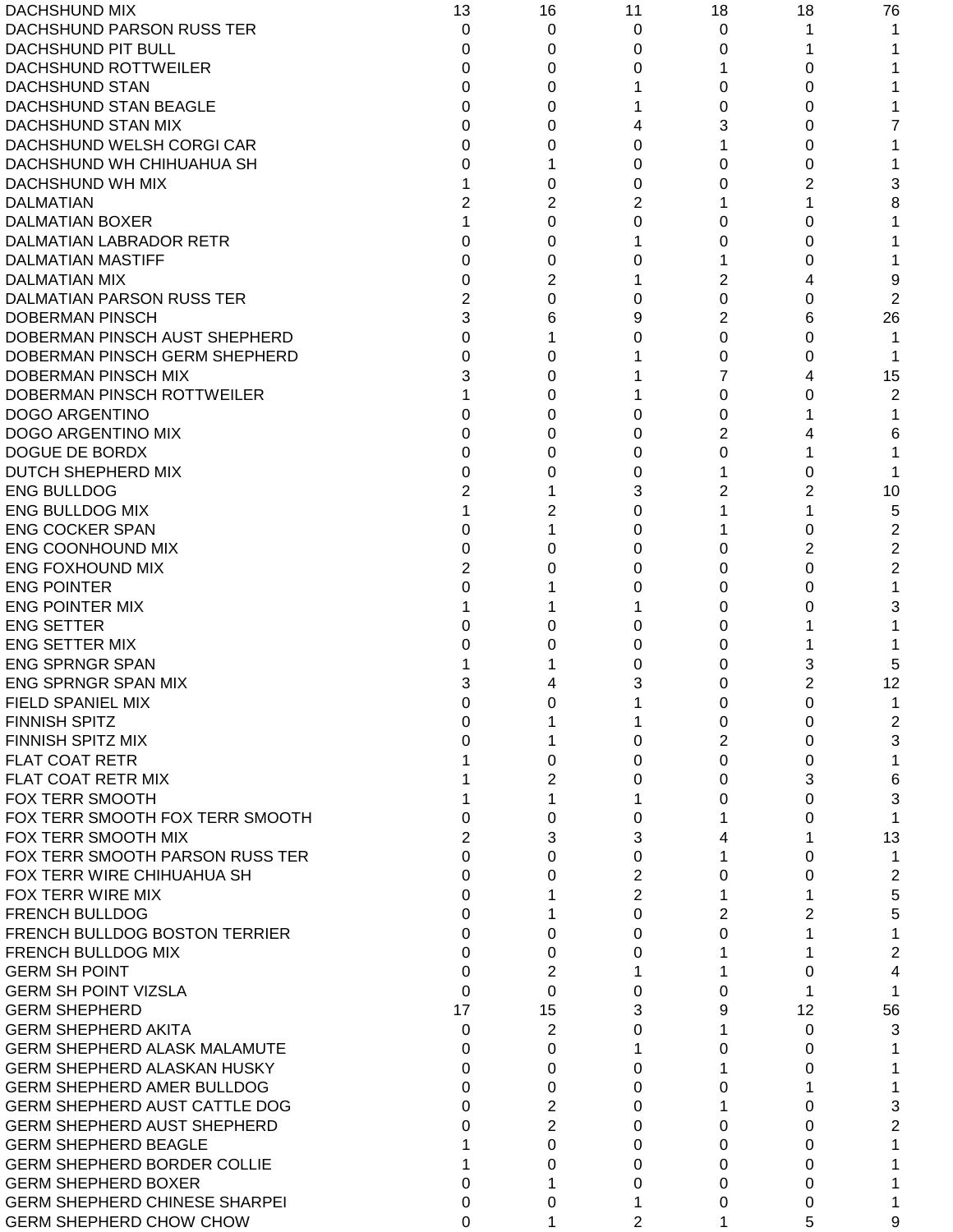| <b>GERM SHEPHERD COLLIE ROUGH</b>    | 0              | 0  | 0  |          |                | 2              |
|--------------------------------------|----------------|----|----|----------|----------------|----------------|
| <b>GERM SHEPHERD COLLIE SMOOTH</b>   | 0              | 0  |    | 0        | 0              |                |
| <b>GERM SHEPHERD DOBERMAN PINSCH</b> | 0              |    | 0  | 0        | 0              |                |
| <b>GERM SHEPHERD ENG SPRNGR SPAN</b> | 0              | 0  | 0  | 2        | 0              | 2              |
| <b>GERM SHEPHERD GOLDEN RETR</b>     | $\Omega$       | 0  | 0  | 1        |                | 2              |
| <b>GERM SHEPHERD LABRADOR RETR</b>   | 5              |    | 4  | 5        | 4              | 19             |
| <b>GERM SHEPHERD MIX</b>             | 32             | 43 | 34 | 61       | 42             | 212            |
| <b>GERM SHEPHERD PIT BULL</b>        |                | 0  |    | 1        | 0              | 3              |
| <b>GERM SHEPHERD QUEENSLAND HEEL</b> | $\overline{2}$ | 0  | 0  | 0        | 0              | 2              |
| <b>GERM SHEPHERD SIBERIAN HUSKY</b>  | $\overline{2}$ | 0  | 2  | 3        | 2              | 9              |
| <b>GERM SHEPHERD WELSH CORGI CAR</b> | $\Omega$       | 0  | 0  |          | 0              |                |
| <b>GOLDEN RETR</b>                   | 4              |    | 2  | 5        | 0              | 12             |
| <b>GOLDEN RETR AUST SHEPHERD</b>     | $\Omega$       | 0  | 0  | 0        |                |                |
| <b>GOLDEN RETR BEAGLE</b>            | $\Omega$       | 0  |    |          | 0              |                |
| <b>GOLDEN RETR CHOW CHOW</b>         | $\overline{2}$ | 2  |    | 3        | 0              |                |
| <b>GOLDEN RETR COCKER SPAN</b>       |                | 0  |    | 0        |                | 8<br>2         |
|                                      |                |    |    |          | 0              |                |
| <b>GOLDEN RETR DACHSHUND</b>         | 0              | 0  | 0  | 0        |                |                |
| <b>GOLDEN RETR GERM SHEPHERD</b>     | 0              |    | 0  | 0        | 0              |                |
| <b>GOLDEN RETR GOLDEN RETR</b>       | 0              | 0  | 0  | 2        | 0              | 2              |
| <b>GOLDEN RETR GREAT PYRENEES</b>    | $\Omega$       | 0  | O  | $\Omega$ | 2              | $\overline{2}$ |
| <b>GOLDEN RETR LABRADOR RETR</b>     | 0              |    |    | 0        | $\overline{2}$ | 4              |
| <b>GOLDEN RETR MIX</b>               | 4              | 11 | 5  | 8        | 14             | 42             |
| <b>GOLDEN RETR POODLE STND</b>       | $\Omega$       | 0  | O  |          |                | $\overline{2}$ |
| <b>GR SWISS MTN MIX</b>              | $\Omega$       | 0  | O  | 0        | 2              | 2              |
| <b>GREAT DANE</b>                    | $\overline{2}$ |    |    | 6        | 5              | 15             |
| <b>GREAT DANE CATAHOULA</b>          | 0              | 0  | 0  |          | 0              |                |
| <b>GREAT DANE LABRADOR RETR</b>      | $\Omega$       | 0  | O  | 0        |                |                |
| <b>GREAT DANE MIX</b>                |                | 3  |    |          | 2              | 8              |
| <b>GREAT PYRENEES</b>                | 2              | 2  |    | 0        | 0              | 5              |
| <b>GREAT PYRENEES BORDER COLLIE</b>  | $\Omega$       | 0  |    | 0        | 2              | $\overline{2}$ |
| <b>GREAT PYRENEES MIX</b>            | $\overline{2}$ | 4  |    | 2        | 5              | 14             |
| <b>GREAT PYRENEES PIT BULL</b>       | $\Omega$       | 0  | 0  | 0        | 2              | 2              |
| <b>GREYHOUND</b>                     | 0              | 0  |    | 0        | 4              | 5              |
| <b>GREYHOUND BORDER COLLIE</b>       | 0              |    | 0  | 0        | 0              |                |
| <b>GREYHOUND CHIHUAHUA SH</b>        | 0              | 0  | 0  | 0        |                |                |
| <b>GREYHOUND MIX</b>                 | O              | 0  | 0  | 0        | 2              | 2              |
| HARRIER CATAHOULA                    | O              |    | O  | 0        |                |                |
| <b>HARRIER LABRADOR RETR</b>         | 0              | 0  | 0  | 0        |                |                |
| <b>HARRIER MIX</b>                   | $\overline{2}$ | 0  | 3  | 2        |                | 8              |
| <b>HAVANESE</b>                      | 0              | 0  | 0  | 0        | 2              | $\overline{2}$ |
| <b>HAVANESE MIX</b>                  | 0              | 0  | 0  |          |                | $\overline{2}$ |
| <b>IRISH SETTER LABRADOR RETR</b>    |                | 0  | 0  | 0        | 0              |                |
| <b>IRISH SETTER MIX</b>              | 0              | 0  | 0  |          | 0              |                |
| <b>IRISH TERRIER MIX</b>             | 0              | 0  | 0  |          | 0              |                |
| <b>IRISH WOLFHOUND MIX</b>           |                | 0  | 0  | 0        | O              |                |
| <b>ITAL GREYHOUND MIX</b>            | 0              | 0  | 0  | 0        |                |                |
| <b>ITAL GREYHOUND RAT TERRIER</b>    | 0              | 0  | 0  |          | 0              |                |
| <b>JACK RUSS TERR</b>                | 0              | 0  | 0  | 0        |                |                |
| <b>JACK RUSS TERR CHIHUAHUA SH</b>   | 0              |    |    |          |                |                |
|                                      |                | 0  | 0  |          | 2              | 3              |
| <b>JACK RUSS TERR LABRADOR RETR</b>  | 0              | 0  | 0  | 0        |                |                |
| <b>JACK RUSS TERR MIX</b>            | 0              | 0  | 0  |          | 18             | 19             |
| JACK RUSS TERR PIT BULL              | 0              | 0  | 0  |          |                | 2              |
| <b>JACK RUSS TERR PUG</b>            | 0              | 0  | 0  |          | 0              |                |
| JACK RUSS TERR SCHNAUZER MIN         | 0              | 0  | 0  | 0        |                |                |
| JAPANESE CHIN MIX                    | 0              | 0  |    | 0        | 0              |                |
| <b>JINDO SHIBA INU</b>               | 0              | 0  | 0  | 0        |                |                |
| <b>KEESHOND MIX</b>                  | 0              | 0  | 0  | 3        | 2              | 5              |
| <b>KUVASZ</b>                        | 0              |    | 0  | 0        | 0              |                |
| <b>KUVASZ MIX</b>                    | 0              | 0  | 0  | 0        |                |                |
| <b>LABRADOR RETR</b>                 | 14             | 9  | 10 | 9        | 10             | 52             |
| <b>LABRADOR RETR AKITA</b>           | 0              | 0  | 1  | 0        | 0              |                |
| LABRADOR RETR ALASK MALAMUTE         |                | 0  | 0  | 0        | 0              |                |
| <b>LABRADOR RETR AMERICAN STAFF</b>  | 0              | 0  | 0  | 0        | 2              | 2              |
| LABRADOR RETR ANATOL SHEPHERD        | 0              | 0  | 0  | 1        | 0              | 1              |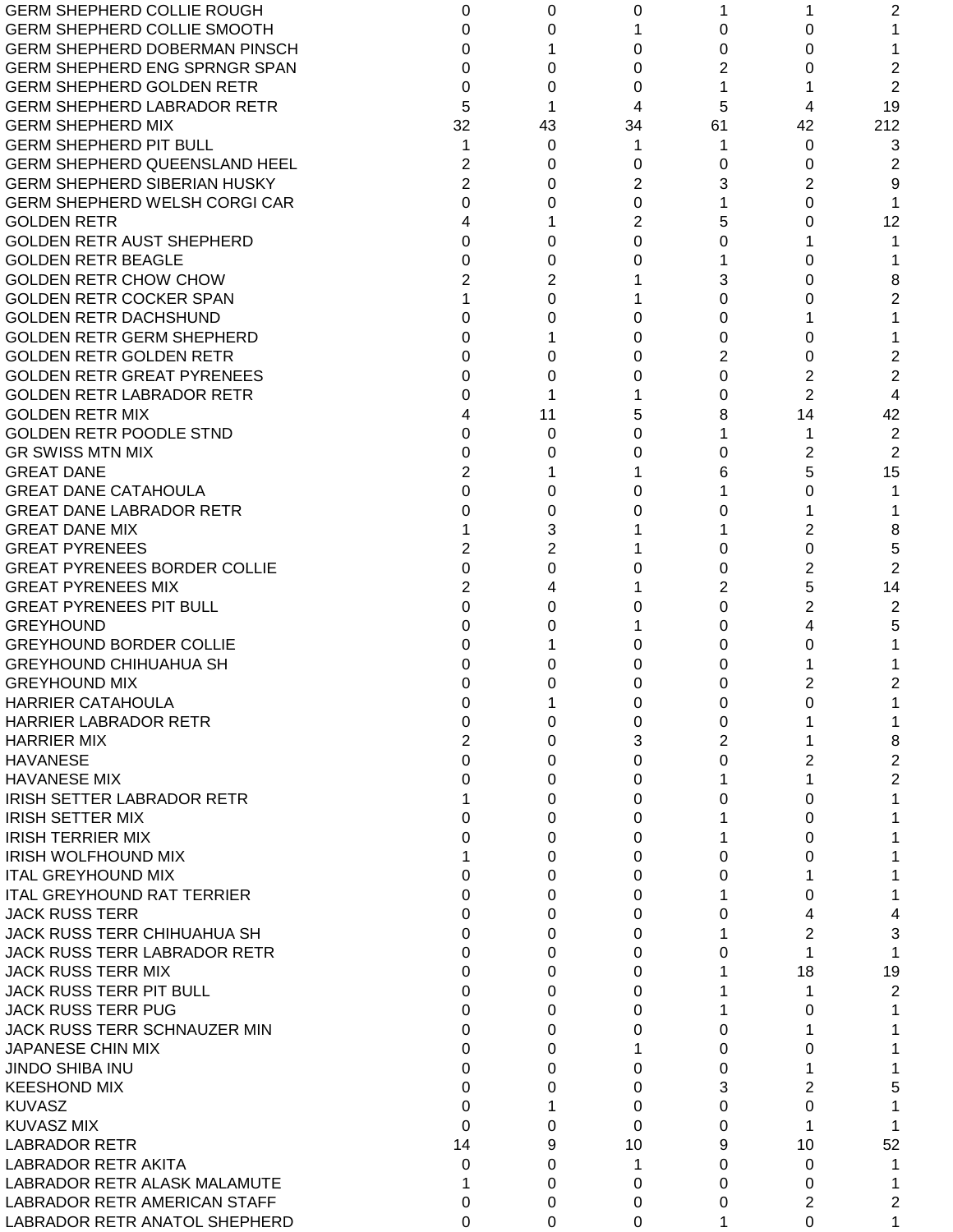| LABRADOR RETR AUST CATTLE DOG       | 0              | 0        |          | 2        | 3              | 6              |
|-------------------------------------|----------------|----------|----------|----------|----------------|----------------|
| LABRADOR RETR AUST SHEPHERD         | 0              | 0        | 2        | $\Omega$ | $\overline{2}$ | 4              |
| LABRADOR RETR BASSET HOUND          |                | 0        | 0        | 0        | 2              | 3              |
| <b>LABRADOR RETR BEAGLE</b>         |                | 0        |          | 0        |                | 3              |
| <b>LABRADOR RETR BORDER COLLIE</b>  | $\overline{2}$ | 0        | 3        | 0        |                | 9              |
| LABRADOR RETR BOXER                 | $\overline{2}$ | 2        | 0        | 0        |                | 5              |
| LABRADOR RETR BULL TERRIER          |                | 0        | 0        | 0        | O              |                |
| <b>LABRADOR RETR CATAHOULA</b>      |                | 0        | 0        | 0        |                | 2              |
| LABRADOR RETR CHESA BAY RETR        | 0              | 0        | 0        | 0        |                |                |
| LABRADOR RETR CHINESE SHARPEI       | 0              | 0        | 0        |          | 3              | 4              |
| <b>LABRADOR RETR CHOW CHOW</b>      | 6              | 5        | 3        | 3        | 2              | 19             |
| LABRADOR RETR COCKER SPAN           |                | 0        |          | 0        | 0              | 2              |
| <b>LABRADOR RETR DALMATIAN</b>      |                | 0        | ი        |          | 0              | 2              |
| LABRADOR RETR ENG POINTER           | 0              | 0        |          | 0        |                |                |
| LABRADOR RETR ENG SETTER            | 0              | 0        |          | 0        | 0              |                |
| <b>LABRADOR RETR FOX TERR WIRE</b>  |                |          |          |          |                |                |
|                                     | 0              | 0        |          | 0        | 0              |                |
| LABRADOR RETR GERM SHEPHERD         | 5              | 5        |          | 5        |                | 22             |
| <b>LABRADOR RETR GOLDEN RETR</b>    | 1              |          |          |          | 0              | 4              |
| <b>LABRADOR RETR GREAT PYRENEES</b> | $\overline{2}$ | 0        |          |          |                | 5              |
| LABRADOR RETR MANCHESTER TERR       | $\Omega$       | 0        |          | 0        | 0              |                |
| <b>LABRADOR RETR MASTIFF</b>        |                | 0        | 0        | 0        | 0              |                |
| LABRADOR RETR MIX                   | 93             | 97       | 72       | 82       | 113            | 457            |
| LABRADOR RETR PARSON RUSS TER       | $\Omega$       | 0        | $\Omega$ | 1        | 0              |                |
| <b>LABRADOR RETR PEKINGESE</b>      | 0              | 0        | 0        | 0        |                |                |
| LABRADOR RETR PIT BULL              |                | 9        | 9        | 12       | 8              | 45             |
| <b>LABRADOR RETR POINTER</b>        |                | 2        | 0        | 0        | 0              | 3              |
| LABRADOR RETR POODLE STND           |                | $\Omega$ |          | 0        | 0              | 2              |
| LABRADOR RETR QUEENSLAND HEEL       |                | 0        | 0        | 0        |                | $\overline{2}$ |
| LABRADOR RETR RHOD RIDGEBACK        |                | 0        | 2        |          |                | 5              |
| <b>LABRADOR RETR ROTTWEILER</b>     |                | 2        |          |          |                | 6              |
| <b>LABRADOR RETR SHIH TZU</b>       |                | 0        | 0        |          | 0              |                |
| <b>LABRADOR RETR SIBERIAN HUSKY</b> |                | 0        | 0        | 0        | 0              |                |
| <b>LABRADOR RETR WEIMARANER</b>     |                | 0        | 0        | 0        | 0              |                |
| LABRADOR RETR WELSH CORGI CAR       | 0              |          | 0        | 0        | 0              |                |
| LABRADOR RETR WELSH TERRIER         |                | 0        |          |          | 0              |                |
| <b>LABRADOR RETRIE</b>              | 0              | 0        |          | 0        | 0              |                |
| <b>LHASA APSO</b>                   |                | 2        |          | 3        |                | 9              |
| LHASA APSO DACHSHUND                |                | 0        | 0        | 0        | ۷              |                |
| <b>LHASA APSO MALTESE</b>           | 0              |          | 0        | 0        | 0              |                |
| <b>LHASA APSO MIX</b>               | 4              | 2        | 3        | 3        | 3              | 15             |
| LHASA APSO POODLE MIN               | 0              | 0        | 0        |          | 0              |                |
| LHASA APSO WELSH CORGI CAR          |                |          |          |          |                |                |
|                                     | 0              |          | 0        | 0        | 0              |                |
| <b>MALTESE</b>                      |                |          | 0        |          | 3              | 6              |
| <b>MALTESE MALTESE</b>              | 0              | 0        | 0        | 0        |                |                |
| <b>MALTESE MIX</b>                  |                | 3        |          |          | 6              | 12             |
| MALTESE POODLE MIN                  | 0              | 0        | 0        |          | 2              | 3              |
| MALTESE POODLE TOY                  | $\overline{2}$ | 0        | 0        | 2        |                | 5              |
| <b>MANCHESTER TERR CHIHUAHUA SH</b> | 0              |          | 0        | 0        | 0              |                |
| MANCHESTER TERR DACHSHUND           | 0              | 0        | 0        |          | 0              |                |
| <b>MANCHESTER TERR MIX</b>          | 0              | 2        | 3        | 0        | 0              | 5              |
| <b>MANCHESTER TERR RAT TERRIER</b>  | 0              | 0        | 0        |          | 0              |                |
| <b>MASTIFF</b>                      |                | 3        | 2        | 0        | 0              | 6              |
| <b>MASTIFF BOXER</b>                | 0              | 0        | 0        |          | 0              |                |
| <b>MASTIFF GREAT PYRENEES</b>       | 0              |          | 0        | 0        | O              |                |
| <b>MASTIFF MIX</b>                  |                | 2        | 4        | 5        |                | 13             |
| <b>MASTIFF PIT BULL</b>             | 0              | 0        | 0        | 2        |                | 3              |
| <b>MASTIFF RHOD RIDGEBACK</b>       | 0              | 0        | 0        |          | 0              |                |
| <b>MASTIFF WOLF HYBRID</b>          | 0              | 0        | 0        |          | 0              |                |
| <b>MEX HAIRLESS</b>                 | 0              |          | 0        | 0        | 0              |                |
| <b>MEX HAIRLESS MIX</b>             | 0              | 0        |          |          | 0              | 2              |
| <b>MIN PINSCHER</b>                 |                |          | 2        |          | 0              | 8              |
| <b>MIN PINSCHER BOXER</b>           | 0              | 0        | $\Omega$ | 0        |                |                |
| MIN PINSCHER CHIHUAHUA SH           |                | 0        |          | 0        |                | 3              |
| MIN PINSCHER MIX                    | 6              |          |          |          | 3              | 12             |
|                                     |                |          |          |          |                |                |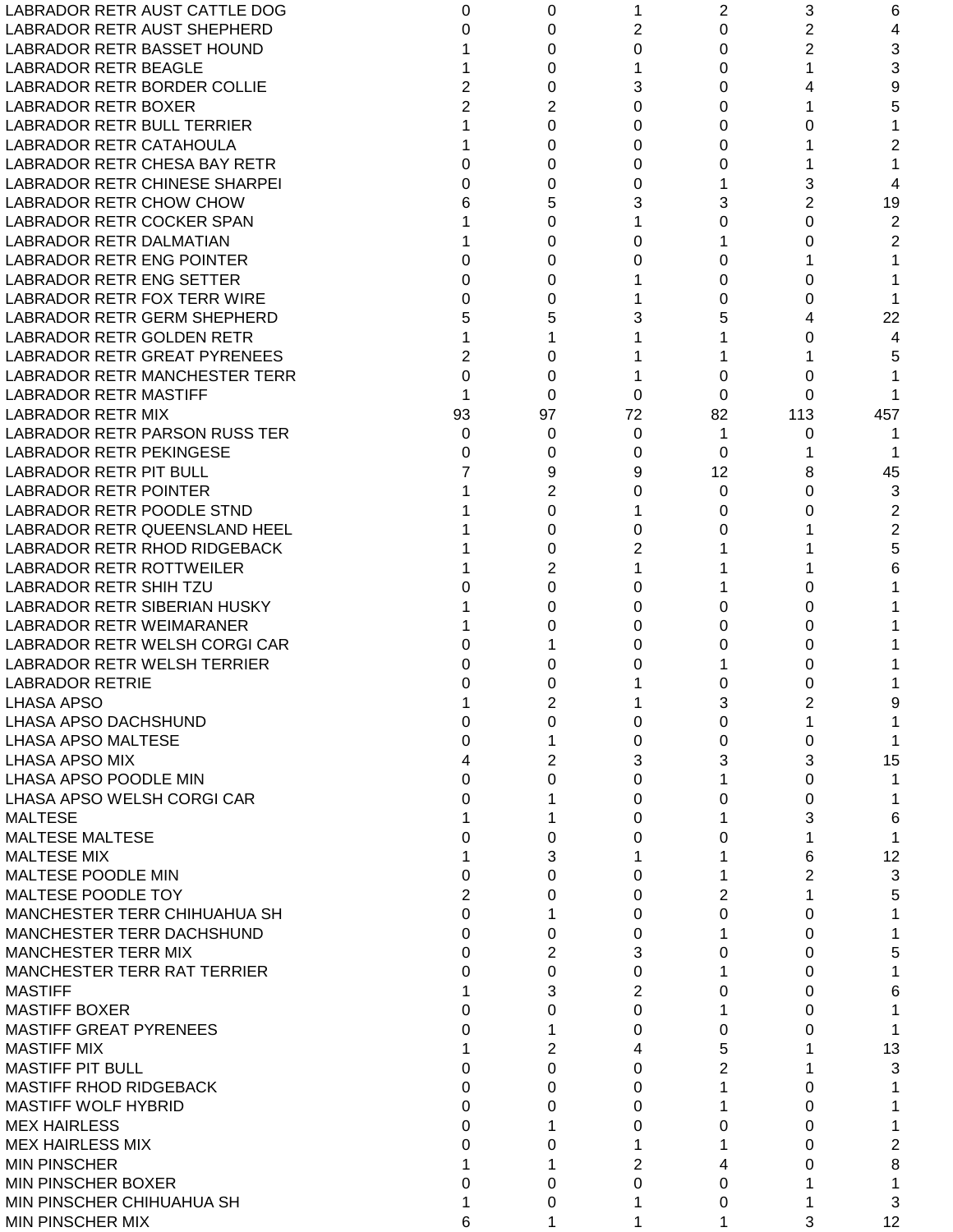| <b>NEAPOLITAN MAST</b>                              | 0              | 0             | 0        |     | 0   |     |
|-----------------------------------------------------|----------------|---------------|----------|-----|-----|-----|
| NEWFOUNDLAND LABRADOR RETR                          | 0              | 0             | 0        | 0   |     |     |
| NEWFOUNDLAND MIX                                    | 0              |               |          |     | 0   | 3   |
| NORFOLK TERRIER MIX                                 | 0              |               | 0        | 0   | 0   |     |
| <b>NORWICH TERRIER MIX</b>                          | 0              | 0             | 0        | 0   | 2   | 2   |
| NS DUCK TOLLING MIX                                 | 0              | 0             | 0        | 0   | 1   |     |
| <b>OLDENG SHEEPDOG</b>                              | 0              | 0             | 0        | 0   | 2   | 2   |
| OLDENG SHEEPDOG GREAT PYRENEES                      | 0              |               | 0        | 0   | 0   |     |
| OLDENG SHEEPDOG MIX                                 | 0              | 0             |          |     | 0   | 2   |
| <b>PAPILLON</b>                                     | 0              | 0             | 0        | 2   | 0   | 2   |
| <b>PAPILLON MIX</b>                                 | 0              |               | 0        | 0   | 0   |     |
| <b>PARSON RUSS TER</b>                              | 3              | 3             | 11       | 3   |     | 21  |
| PARSON RUSS TER BASSET HOUND                        | 0              |               | 0        | 0   | 0   |     |
| PARSON RUSS TER BEAGLE                              | 0              |               | 0        | 0   | 0   |     |
| PARSON RUSS TER BORDER COLLIE                       | 0              |               | 0        | 0   | 0   |     |
| PARSON RUSS TER DALMATIAN                           |                | 0             | 0        | 0   | 0   |     |
| PARSON RUSS TER FOX TERR SMOOTH                     | 0              |               | 0        | 0   | 0   |     |
| PARSON RUSS TER LABRADOR RETR                       |                | 0             | $\Omega$ | 0   | 0   |     |
| PARSON RUSS TER MIX                                 |                | 13            | 16       | 7   | 4   | 48  |
| PARSON RUSS TER RAT TERRIER                         |                | 0             | 0        | 0   | 0   |     |
| <b>PEKINGESE</b>                                    | O              | 0             | 0        | 0   | 3   | 3   |
| PEKINGESE BORDER TERRIER                            | 0              | 0             | 0        | 0   |     |     |
| PEKINGESE MIX                                       | 0              | 2             | 2        | 3   |     | 8   |
| PEKINGESE POODLE MIN                                | 0              | 0             | 0        |     | O   |     |
| PHARAOH HOUND PIT BULL                              | 0              | 0             | $\Omega$ | 0   |     |     |
| <b>PIT BULL</b>                                     | 56             | 61            | 54       | 53  | 27  | 251 |
| PIT BULL AUST CATTLE DOG                            | 2              | 1             | 1        | 5   | 0   | 9   |
| PIT BULL BASSET HOUND                               | 0              | 0             |          |     |     | 3   |
| PIT BULL BORDER COLLIE                              |                | 0             | 0        | 0   | 0   |     |
| PIT BULL BOXER                                      | 3              | 2             | 4        | 5   | 5   | 19  |
| PIT BULL BULL TERRIER                               |                | 0             | 0        | 0   | 0   |     |
| PIT BULL BULLDOG                                    |                | 4             | 0        | 0   | 0   |     |
| PIT BULL CATAHOULA                                  |                | 0             | 0        | 0   | 0   |     |
| PIT BULL CHIHUAHUA SH                               |                |               | 0        | 0   | 0   |     |
| PIT BULL CHINESE SHARPEI                            |                | 3             | 0        | 0   | 0   | 3   |
| PIT BULL CHOW CHOW                                  | 2              | 2             | 0        | 0   | 0   | 4   |
| PIT BULL DALMATIAN                                  |                | 0             | 0        |     | 0   | 2   |
| PIT BULL ENG FOXHOUND                               | 0              | 0             | 0        |     | 0   |     |
| PIT BULL FRENCH BULLDOG                             | 0              | 0             | 0        | 0   | 2   | 2   |
| PIT BULL GERM SHEPHERD                              | $\overline{2}$ | 6             | 4        |     | 2   | 15  |
| PIT BULL GREAT DANE                                 | 0              | 0             | 0        |     | 0   |     |
| PIT BULL GREYHOUND                                  | 0              | 0             |          | 0   | 0   |     |
| PIT BULL LABRADOR RETR                              | 5              | 9             |          | 4   | 6   | 31  |
| PIT BULL MASTIFF                                    | 0              |               |          | 0   |     | 3   |
| <b>PIT BULL MIX</b>                                 | 156            | 142           | 185      | 170 | 213 | 866 |
| PIT BULL POINTER                                    | 1              | 0             | 1        | 0   | 2   | 4   |
| PIT BULL ROTTWEILER                                 | 0              |               | 0        | 0   | 0   |     |
| PIT BULL SCHIPPERKE                                 | 0              | 0             | 0        |     | 0   |     |
| PIT BULL STAFFORDSHIRE                              | 0              | 0             | 2        | 0   | 0   | 2   |
| PIT BULL WHIPPET                                    | 0              | 0             | 0        | 0   |     |     |
| PLOTT HOUND LABRADOR RETR                           | 0              | 0             | 0        | 0   |     |     |
| PLOTT HOUND MIX                                     | 0              |               | 3        | 0   | 3   |     |
| PLOTT HOUND PIT BULL                                | 0              | 0             |          | 0   | 0   |     |
| POINTER AUST CATTLE DOG                             |                | 0             | 0        | 0   | 0   |     |
| POINTER MIX                                         | 3              |               | 4        | 2   | 0   | 10  |
| POINTER PIT BULL                                    | 0              |               | 2        | 0   | 0   | 3   |
| <b>POMERANIAN</b>                                   |                | 2             | 0        | 2   |     | 6   |
| POMERANIAN CHIHUAHUA LH                             | 0              | 0             | 0        | 0   |     |     |
| POMERANIAN MIX                                      |                |               | 3        | 5   |     | 11  |
| POODLE MIN                                          | 5              |               | 3        | 5   |     | 18  |
| POODLE MIN CAIRN TERRIER<br>POODLE MIN CHIHUAHUA SH | 0<br>0         | 0<br>$\Omega$ | 0        | 0   | 0   |     |
| POODLE MIN MALTESE                                  |                | 0             | 0        | 0   | 0   | 2   |
| POODLE MIN MIX                                      | 5              | 1             | 8        | 5   | 12  | 31  |
|                                                     |                |               |          |     |     |     |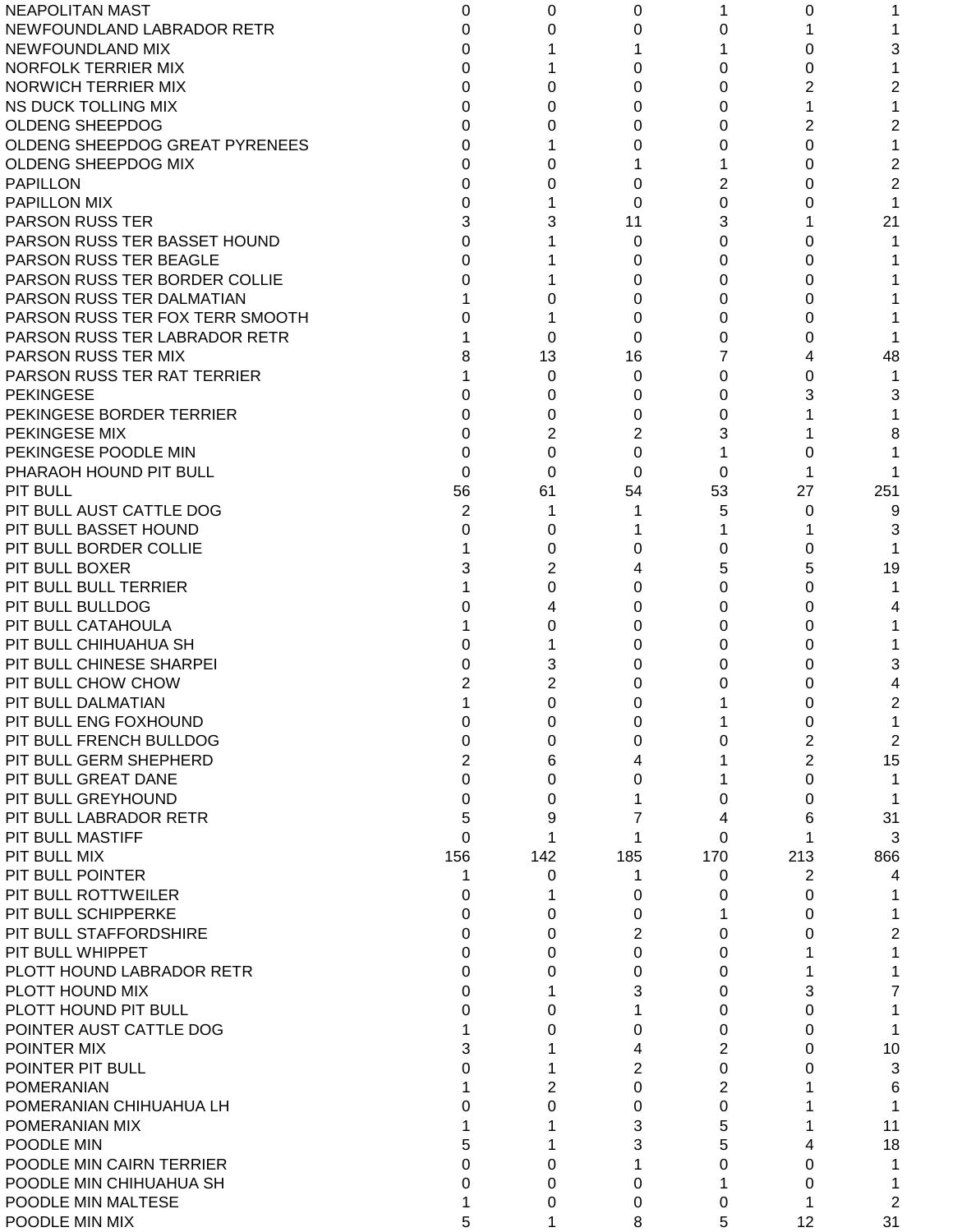| POODLE MIN POINTER               | 0        | 0  | 0  |                | 0        |                |
|----------------------------------|----------|----|----|----------------|----------|----------------|
| POODLE MIN SCHNAUZER MIN         |          | 0  | 0  | 0              |          |                |
| POODLE MIN YORKSHIRE TERR        |          | 0  | 0  | 0              |          |                |
| POODLE STND                      |          | 0  | 0  |                | 0        | 2              |
| POODLE STND MIX                  |          | 2  | 2  |                | 2        | 8              |
| POODLE TOY                       |          |    | 0  |                | 2        | 5              |
| POODLE TOY COCKER SPAN           |          |    | 0  | 0              | 0        |                |
| POODLE TOY LHASA APSO            |          | O  | 0  |                | 0        |                |
| POODLE TOY MIX                   |          |    | 3  | 2              | 3        |                |
| POODLE TOY SILKY TERRIER         |          | 0  | 0  | $\Omega$       | 0        |                |
| PORT WATER DOG MIX               |          | 0  | 0  | 0              | O        |                |
| PRESA CANARIO MIX                |          | 0  | O  | 0              |          |                |
| <b>PUG</b>                       | 2        | 0  |    |                |          | 5              |
| <b>PUG BOXER</b>                 | 0        | 0  |    |                |          | 2              |
| <b>PUG MIX</b>                   | 0        |    |    | 2              |          | 4              |
|                                  |          | 0  |    | $\overline{2}$ |          |                |
| <b>QUEENSLAND HEEL</b>           | 0        | 0  |    |                | 2        | 8              |
| <b>QUEENSLAND HEEL CATAHOULA</b> | 0        |    | 0  | 0              | 0        |                |
| QUEENSLAND HEEL CHOW CHOW        | 0        | 0  | 0  | 0              |          |                |
| QUEENSLAND HEEL LABRADOR RETR    | 0        | 0  | 0  | 0              |          |                |
| QUEENSLAND HEEL MIX              | 3        | 2  | 8  | 6              | 3        | 22             |
| QUEENSLAND HEEL PIT BULL         | O        | 2  | 0  | 0              | 0        | 2              |
| QUEENSLAND HEEL ROTTWEILER       |          | 0  | 0  | 0              | 0        |                |
| QUEENSLAND HEEL SCHNAUZER MIN    |          | 0  |    | 0              | O        |                |
| <b>RAT TERRIER</b>               |          | 8  |    | 2              |          | 19             |
| RAT TERRIER AUST CATTLE DOG      |          | 0  | 0  | 0              | O        |                |
| RAT TERRIER CHIHUAHUA SH         | 0        | 0  | 0  |                | 0        |                |
| RAT TERRIER MANCHESTER TERR      | $\Omega$ | 0  |    | 0              | 0        |                |
| <b>RAT TERRIER MIX</b>           | 15       |    | 8  | 13             | 19       | 62             |
| <b>REDBONE HOUND</b>             | 0        |    | 0  | 0              | 0        |                |
| REDBONE HOUND AUST CATTLE DOG    | 0        | 0  | 0  |                | 0        |                |
| REDBONE HOUND MIX                |          | 0  |    |                | 0        |                |
| <b>RHOD RIDGEBACK</b>            |          |    |    |                |          | 8              |
| RHOD RIDGEBACK BOXER             |          | 0  |    | 0              |          | $\overline{c}$ |
| RHOD RIDGEBACK GERM SHEPHERD     |          | 2  |    | 0              |          | 3              |
| RHOD RIDGEBACK LABRADOR RETR     |          | 0  |    | 0              |          | 2              |
| RHOD RIDGEBACK MIX               | 6        | 4  | 2  | 11             | 2        | 25             |
| RHOD RIDGEBACK PHARAOH HOUND     |          | 0  | 0  | O              | 0        |                |
| RHOD RIDGEBACK RHOD RIDGEBACK    | 0        | 0  | 0  | 0              |          |                |
| <b>ROTTWEILER</b>                | 9        | 12 | 10 | 5              | 8        | 44             |
| ROTTWEILER AUST CATTLE DOG       | O        | 0  | 0  |                | 0        |                |
| ROTTWEILER CHINESE SHARPEI       |          | 0  | 0  | 0              | 0        | 1.             |
| ROTTWEILER DOBERMAN PINSCH       |          | 0  | 0  |                | 0        | 2              |
| ROTTWEILER GERM SHEPHERD         |          | 0  | 0  |                |          | 7              |
| ROTTWEILER GREAT DANE            | $\Omega$ |    |    |                | 2        |                |
|                                  |          | 0  |    | 0              | 0        | 1              |
| ROTTWEILER LABRADOR RETR         | $\Omega$ | 1  | 0  |                | $\Omega$ | 2              |
| <b>ROTTWEILER MIX</b>            | 20       | 15 | 12 | 21             | 12       | 80             |
| ROTTWEILER PIT BULL              | 0        | 0  | 1  | 0              | 0        |                |
| ROTTWEILER RHOD RIDGEBACK        | 0        |    | 0  | 0              | 0        |                |
| <b>SALUKI LABRADOR RETR</b>      | 0        | 0  | 0  | 0              |          |                |
| <b>SALUKI MIX</b>                | 0        |    | 0  | 0              | 0        |                |
| SAMOYED CHOW CHOW                | 0        | 0  |    | 0              | 0        |                |
| <b>SAMOYED MIX</b>               | 2        | 0  | 0  | 0              | 0        | 2              |
| <b>SC WHEAT TERR</b>             | 0        | 0  |    | 0              | 0        |                |
| SC WHEAT TERR CHOW CHOW          |          | 0  | 0  | 0              | 0        |                |
| SC WHEAT TERR LHASA APSO         | 0        | 0  |    | 0              | 0        |                |
| <b>SC WHEAT TERR MIX</b>         |          | 0  | 0  | $\Omega$       | 0        |                |
| SC WHEAT TERR POODLE STND        | 0        | 0  | 0  | 0              |          |                |
| <b>SCHNAUZER GIANT</b>           | 0        | 0  |    | 0              | 0        |                |
| <b>SCHNAUZER GIANT MIX</b>       | 0        | 0  |    |                | O        | 2              |
| <b>SCHNAUZER MIN</b>             |          |    |    |                |          | 5              |
| SCHNAUZER MIN CHIHUAHUA SH       | 0        | 0  | 0  | 0              |          | 1              |
| SCHNAUZER MIN COCKER SPAN        | 0        |    | 0  | 0              |          | 2              |
| <b>SCHNAUZER MIN MIX</b>         | 6        | 6  | 6  | 12             | 8        | 38             |
| SCHNAUZER MIN POODLE MIN         | 0        | 0  | 0  | 1              | 0        | 1              |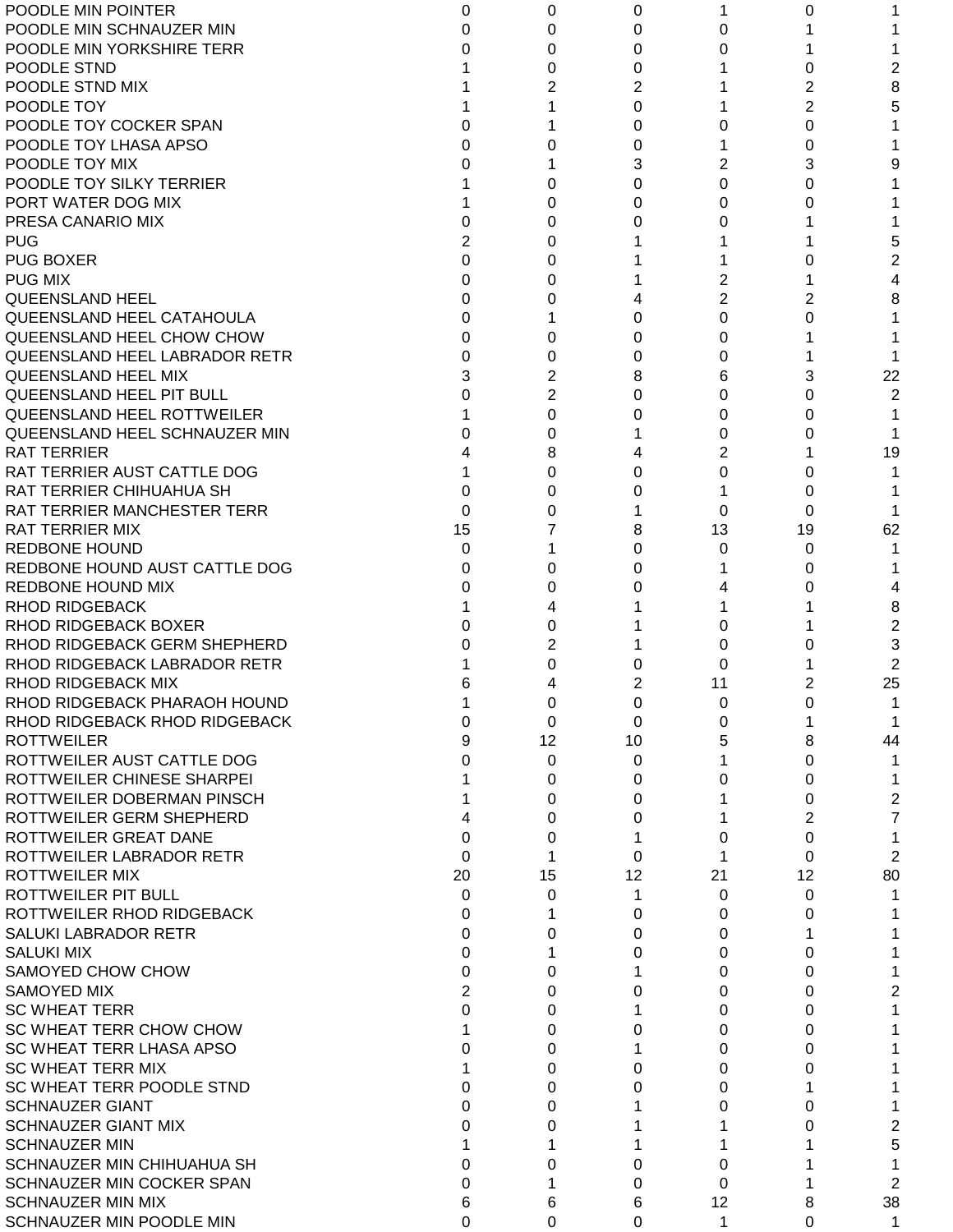| SCHNAUZER MIN YORKSHIRE TERR      | 0              | 0              | 0              |          | 0        |     |
|-----------------------------------|----------------|----------------|----------------|----------|----------|-----|
| <b>SCHNAUZER STAND</b>            | O              |                | 2              |          | 2        | 6   |
| SCHNAUZER STAND CHINESE SHARPEI   | 0              | 0              | $\Omega$       | 0        |          |     |
| <b>SCHNAUZER STAND MIX</b>        |                |                | 0              | 0        |          | 3   |
| <b>SCOT TERRIER</b>               | 0              | 0              | 3              |          | 0        | 4   |
| <b>SCOT TERRIER MIX</b>           | $\overline{2}$ |                | 0              | 0        | 2        | 5   |
| <b>SCOT TERRIER WEST HIGHLAND</b> | $\Omega$       | 0              | 0              | 2        | 0        | 2   |
| SHETLD SHEEPDOG                   | $\overline{2}$ |                | $\overline{2}$ |          | 2        | 8   |
| SHETLD SHEEPDOG BORDER COLLIE     | $\Omega$       | 0              | $\Omega$       | 0        |          |     |
| SHETLD SHEEPDOG CHOW CHOW         | 0              | 0              | 0              | 0        |          |     |
| SHETLD SHEEPDOG LABRADOR RETR     |                | 0              | 0              | 0        | O        |     |
| SHETLD SHEEPDOG MIX               | 3              | 0              |                | 0        | з        |     |
|                                   |                |                |                |          |          |     |
| SHETLD SHEEPDOG POMERANIAN        | 0              | 0              | 0              | 0        |          |     |
| <b>SHIBA INU</b>                  |                | 0              | 0              | 0        | 0        |     |
| SHIBA INU MIX                     | 0              | 0              | 0              |          | 0        |     |
| <b>SHIHTZU</b>                    | $\overline{2}$ | 5              | 3              | 3        | 3        | 16  |
| SHIH TZU CAIRN TERRIER            | 0              | 0              | 0              | $\Omega$ |          |     |
| <b>SHIH TZU DACHSHUND</b>         | 0              | 0              | 0              | 0        |          |     |
| SHIH TZU MIX                      |                |                | 2              | 4        |          | 13  |
| <b>SHIH TZU POMERANIAN</b>        | 0              | 0              | 0              | 0        |          |     |
| <b>SIBERIAN HUSKY</b>             | 3              | $\overline{2}$ | 2              | 2        |          | 12  |
| SIBERIAN HUSKY GERM SHEPHERD      | 0              | $\overline{2}$ |                | 0        |          | 4   |
| SIBERIAN HUSKY LABRADOR RETR      | 0              | 0              | 0              | 0        |          |     |
| SIBERIAN HUSKY MIX                | 8              | 4              | 6              | 7        |          | 32  |
| ST BERNARD RGH AUST SHEPHERD      |                | 0              | 0              | 0        | 0        |     |
| ST BERNARD RGH BORDER COLLIE      | 0              |                | 0              | 0        | 0        |     |
| ST BERNARD RGH MIX                | 0              | 0              | 0              |          | 2        | 3   |
| <b>ST BERNARD SMTH</b>            | 0              | 0              | 0              | 0        |          |     |
|                                   |                |                |                |          |          |     |
| <b>STAFFORDSHIRE</b>              | 0              | 0              | 0              | 0        | 3        | 3   |
| STAFFORDSHIRE AUST CATTLE DOG     | 0              | 0              | 0              | 0        |          |     |
| STAFFORDSHIRE BASSET HOUND        | 0              | 0              | 2              | 0        | 0        | 2   |
| <b>STAFFORDSHIRE BEAGLE</b>       | 0              | 0              |                | 0        | 0        |     |
| STAFFORDSHIRE BULL TERRIER        | U              | 0              |                | 0        | 3        | 4   |
| <b>STAFFORDSHIRE MIX</b>          |                | 2              | 2              |          | 6        | 15  |
| <b>SWED VALLHUND MIX</b>          |                | 0              | 0              |          | O        |     |
| <b>TIBETAN SPAN MIX</b>           |                |                | 0              | 0        |          | 3   |
| <b>TIBETAN TERR</b>               |                |                |                | 0        |          |     |
| <b>TIBETAN TERR MIX</b>           | 0              |                | 0              | 0        |          | 2   |
| <b>TOY FOX TERRIER</b>            | 0              | 0              |                | 0        | 0        |     |
| TOY FOX TERRIER CHIHUAHUA SH      | 0              | 0              | 0              |          | 0        |     |
| TOY FOX TERRIER MIX               | 0              | 0              |                | 5        | 2        | 8   |
| TR WALKER HOUND                   | 0              | 0              | 0              |          | 0        |     |
| TR WALKER HOUND CATAHOULA         | 0              | 0              | $\overline{2}$ | 0        | 0        | 2   |
| TR WALKER HOUND MIX               | 0              |                | $\Omega$       | 0        | 0        |     |
|                                   |                |                |                |          |          |     |
| <b>UNKNOWN</b>                    |                |                | 4              | 3        | 5        | 14  |
| UNKNOWN AUST SHEPHERD             |                | 0              | 0              | 0        | 0        |     |
| UNKNOWN COLLIE ROUGH              | 0              | 0              | 0              | 0        |          |     |
| UNKNOWN DACHSHUND                 | 0              | 0              | 0              | 0        |          |     |
| UNKNOWN LABRADOR RETR             |                | 0              | 0              | 0        | 0        |     |
| UNKNOWN MIX                       | 24             | 42             | 35             | 58       | 55       | 214 |
| <b>UNKNOWN PIT BULL</b>           | 0              | 0              |                | 0        | 0        |     |
| <b>VIZSLA</b>                     |                |                |                |          | 4        | 8   |
| <b>VIZSLA BLUE LACY</b>           | 0              | 0              | 0              | 0        | 2        | 2   |
| <b>VIZSLA BOXER</b>               | 0              | 0              |                | 0        | 0        |     |
| <b>VIZSLA MIX</b>                 | $\mathbf 0$    |                | 0              | 2        | 3        | 6   |
| <b>WEIMARANER</b>                 | $\overline{2}$ | 5              | 3              |          | 4        | 15  |
| <b>WEIMARANER MIX</b>             | $\overline{2}$ | 3              | $\overline{2}$ | 3        | 3        | 13  |
| <b>WELSH CORGI CAR</b>            | $\Omega$       | 3              | 0              |          | $\Omega$ | 4   |
| WELSH CORGI CAR CHOW CHOW         |                |                |                |          |          |     |
|                                   | 0              | 0              | 0              |          | 0        |     |
| WELSH CORGI CAR GERM SHEPHERD     | $\Omega$       | 0              | 0              |          | 0        |     |
| <b>WELSH CORGI CAR MIX</b>        | $\overline{2}$ | 5              | 3              |          | 3        | 14  |
| <b>WELSH CORGI PEM</b>            | $\Omega$       | 0              | $\overline{2}$ |          | 2        | 5   |
| WELSH CORGI PEM COLLIE ROUGH      | 0              | 0              | 0              | 0        |          |     |
| WELSH CORGI PEM MIX               | $\overline{2}$ |                | 0              | 2        |          | 6   |